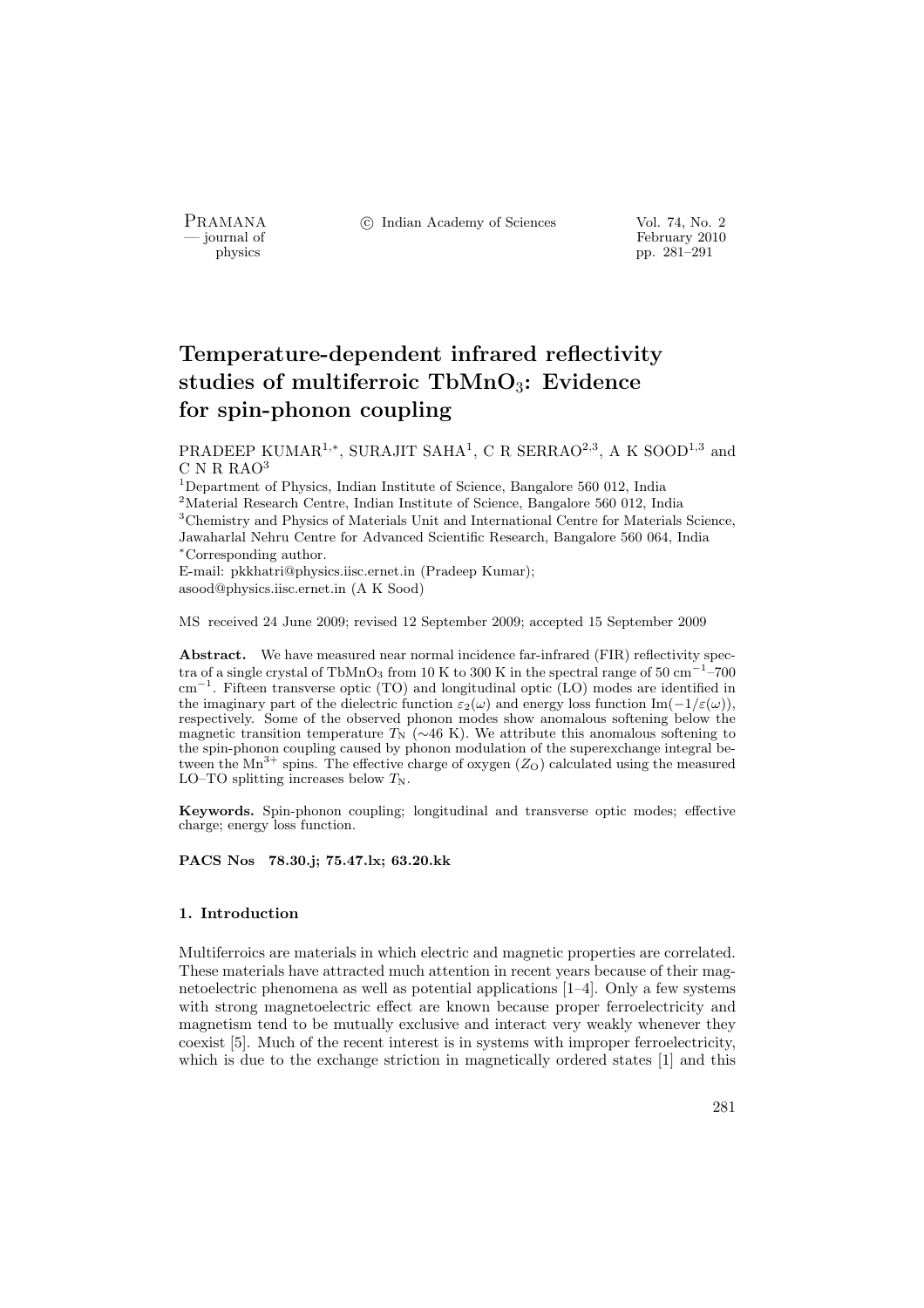### Pradeep Kumar et al

produces strong coupling between magnetic and ferroelectric order parameters. A strong coupling between spin, charge and lattice degrees of freedom in perovskite manganite,  $R M n O<sub>3</sub>$  ( $R =$  rare earth), gives many competing phases. An identification of large magnetoelectric and magnetocapacitive effects in undoped perovskite manganites with small-sized  $R$  cations, e.g., TbMnO<sub>3</sub> and DyMnO<sub>3</sub>, has made the family of manganites even more interesting [6,7]. It has been shown that an external electric field can change the magnetic domain distribution [8]. Depending on the size of the R-ion, these materials have two kinds of crystal structure.  $R M n O<sub>3</sub>$ crystallize in orthorhombic structure for R with larger ionic radius ( $R = La$ , Ce, Pr, Nd, Sm, Eu, Gd, Tb and Dy) and in hexagonal structure for  $R$  with smaller ionic radius ( $R =$  Ho, Er, Tm, Yb, Lu, Y). All the  $R MnO<sub>3</sub>$  perovskites show a distortion of  $\text{MnO}_6$  octahedra due to the Jahn–Teller (JT) effect of  $\text{Mn}^{3+}$  cations [9–11]. At room temperature,  $R M n O<sub>3</sub>$  shows paramagnetic and insulating behaviour. The latter arises from splitting of the  $e_q$  level of the d-electrons of the Mn-ions, caused by the JT distortion of the  $MnO_6$  octahedra.

 $TbMnO<sub>3</sub>$  is orthorhombic (space group Pbnm) at room temperature and shows an incommensurate lattice modulation at  $T<sub>N</sub>$  for sinusoidal antiferromagnetic ordering, with  $T_N \sim 41$  K [6] or  $T_N \sim 46$  K as reported by Bastjan *et al* [12]. Ferroelectric order develops at the incommensurate–commensurate transition temperature  $T_{\text{FE}} \sim 27 \text{ K}$  [6]. The lattice modulation below  $T_{\text{N}}$  is caused by the Mn<sup>3+</sup> ions increasing their exchange interaction energy by shifting their positions [13,14]. It has been suggested that the origin of ferroelectricity in  $TbMnO<sub>3</sub>$  is induced by the complex spin structure [7]. As the temperature is further lowered, rare-earth Tb<sup>3+</sup> ions also order antiferromagnetically in TbMnO<sub>3</sub> at  $T \sim 7$  K [6].

The role of phonons in manganites has been studied in recent years using Raman and infrared spectroscopies. In recent years, focus has been on the electromagnons observed below 150 cm<sup>−</sup><sup>1</sup> [15–19]. Electromagnons are the spin waves that are excited by an AC electric field. These electromagnons are qualitatively different from the spin-phonon coupling. It has been shown that in  $R\text{MnO}_3$  ( $R = \text{La}$ , Nd, Sm, Gd, Dy and Pr), a few Raman phonons involving oxygen vibrations are anomalous, i.e. the phonon frequency decreases as temperature is lowered below  $T_{\rm N}$  [20–22] and this is attributed to spin-phonon coupling. However, there have not been detailed temperature-dependent studies on infrared  $(IR)$  phonons in  $RMnO<sub>3</sub>$ , except the work of Paolone  $et$  al  $[23]$  wherein they have reported IR mode frequencies at 300 K and 10 K for undoped and doped LaMnO<sub>3</sub>. From their tabulated data, it is seen that three modes in undoped and one mode in doped samples show lower frequencies at 10 K as compared to their values at 300 K. In this paper, we report a detailed temperature-dependent study of infrared phonons in  $TbMnO<sub>3</sub>$  in the 10–300 K range.

#### 2. Experimental details

A floating-zone furnace fitted with two ellipsoid halogen lamps (NEC-Japan) with radiation heating was used to grow single crystals of TbMnO<sub>3</sub>. Polycrystalline rods (feed and seed) were prepared by conventional solid-state reaction method. Stoichiometric mixtures of the starting materials  $Tb_2O_3$  and  $MnO_2$  were weighed in the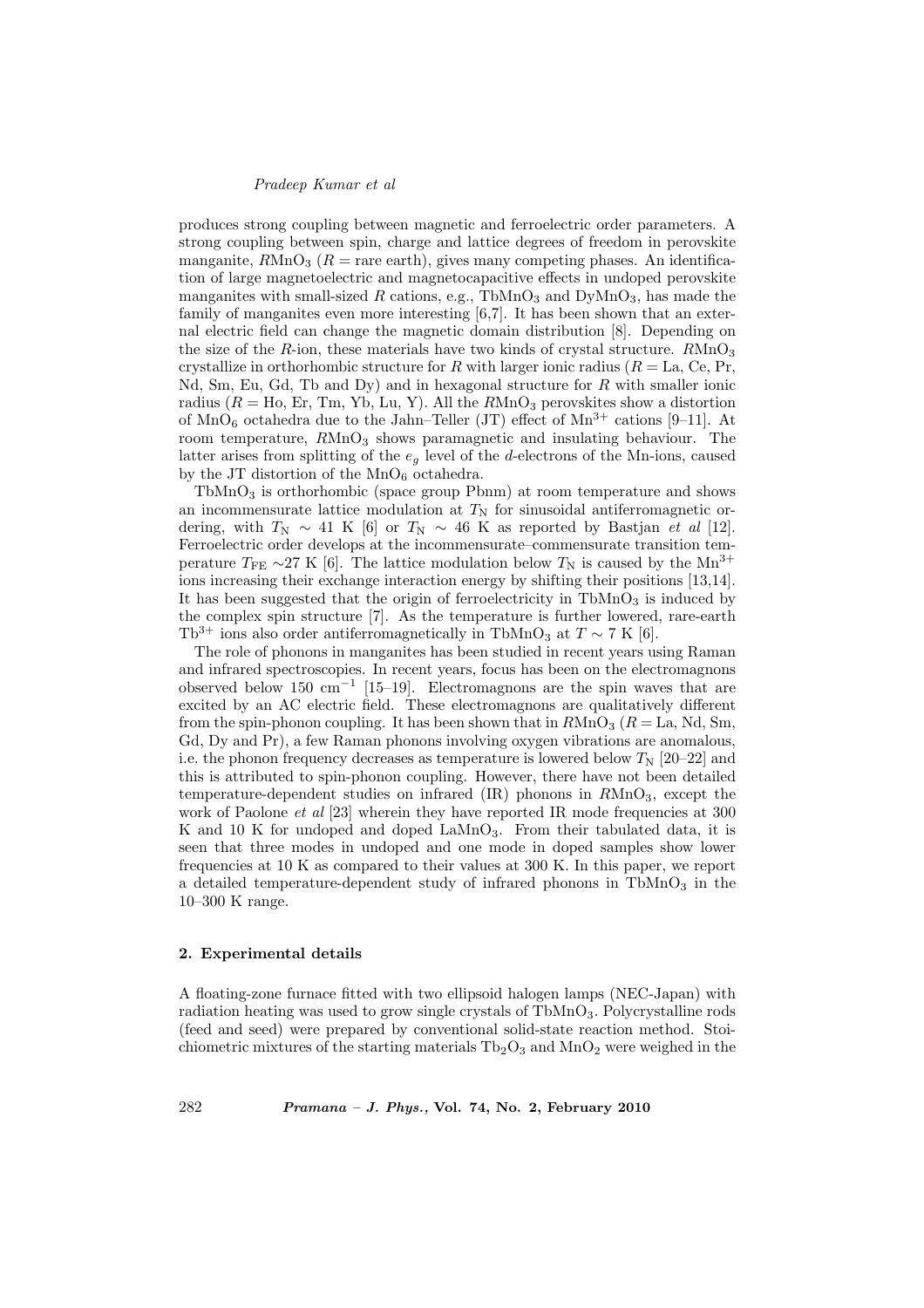#### Temperature-dependent infrared reflectivity studies

desired proportions and grounded for a few hours in an agate mortar with propanol. The powder is heated at 1173 K, 1273 K, 1473 K with intermediate grinding. The powder was finally sintered at 1673 K for 24 h in air. The sample was then regrounded and monophasic polycrystalline powder was hydrostatically pressed and sintered at 1473 K for 24 h in air to obtain the feed and seed rods with a diameter of 4 mm and a length of 100 mm. A single crystal was then grown under an air atmosphere at a growth rate of 6 mm/h.

Reflectance spectra of the unoriented  $TbMnO<sub>3</sub>$  single crystal were obtained in near-normal incidence geometry using a Fourier transform IR spectrometer (Bruker IFS  $66v/s$ ) in the frequency range of  $50–700$  cm<sup>-1</sup>. The noise level below 150 cm<sup>−</sup><sup>1</sup> did not allow us to study electromagnons in our experiment. We will focus on the temperature dependence of the infrared active phonons with frequencies above 150 cm<sup>−</sup><sup>1</sup> . Spectra were collected with an instrumental resolution of 2 cm<sup>−</sup><sup>1</sup> . The background reference signal was collected using a gold plated mirror. Temperature-dependent reflectance spectra at temperatures ranging from 10 K to 300 K were collected by mounting the sample on the cold finger of a continuous flow liquid helium cryostat (Optistat CF-V, Oxford Instruments) and the temperature was controlled to an accuracy of  $\pm 0.1$  K by a temperature controller (Oxford Instruments).

## 3. Results and discussion

The temperature-dependent reflectivity of  $TbMnO<sub>3</sub>$  is shown in figure 1 for a few typical temperatures. The bands in the reflectivity spectra are due to IR active phonon modes. The total numbers of IR active phonon modes of  $TbMnO<sub>3</sub>$  (space group: Pbnm), calculated using group theory are 25 and these are classified as  $\Gamma_{\text{IR}} = 9B_{1u} + 7B_{2u} + 9B_{3u}$  [22]. The eigenvectors of these modes have been reported [24] using rigid ion model. The dielectric function,  $\varepsilon(\omega)$ , was obtained by Kramer–Kronig (KK) analysis of the reflectance spectra using the OPUS software (Bruker Optics). The extrapolation procedure used in KK analysis was as follows: reflectivity value  $R(\omega)$  below 50 cm<sup>-1</sup> is the same as R (50 cm<sup>-1</sup>) and R  $(\omega > 700 \text{ cm}^{-1}) = R(\omega = 700 \text{ cm}^{-1})$ . Peak positions in the imaginary part of the dielectric function ( $\varepsilon_2(\omega)$ ) and energy loss function  $(\text{Im}(-1/\varepsilon(\omega)))$  give the frequencies of the transverse optic (TO) and longitudinal optic (LO) modes, respectively. Temperature-dependent  $\varepsilon_2(\omega)$  shown in figure 2 for a few typical temperatures clearly reveal 15 TO modes, labelled as T1 to T15, apart from some weak modes which appear as shoulders (not labelled). It is likely that the band labelled as T3 can be a combination of two modes, as indicated by its lineshape at low temperatures. The corresponding LO modes identified as L1 to L15 in Im( $-1/\varepsilon(\omega)$ ), are shown in figure 3 for a few typical temperatures. We tried to fit  $\varepsilon_2(\omega)$  and Im( $-1/\varepsilon(\omega)$ ) by a sum of 15 Lorentizian-like functions [25,26] to extract the peak positions, linewidth and oscillator strengths of the IR modes. This could not be done due to large number of parameters  $(15\times3 + \text{one for } \varepsilon(\infty) + \text{base line pa-})$ rameter  $= 47$ ). We, therefore, have extracted only the peak positions by directly reading from the spectra of  $\varepsilon_2(\omega)$  and Im( $-1/\varepsilon(\omega)$ ). These values are given in table 1 for 300 K to give an indication of the LO–TO splitting in TbMnO<sub>3</sub>. The mode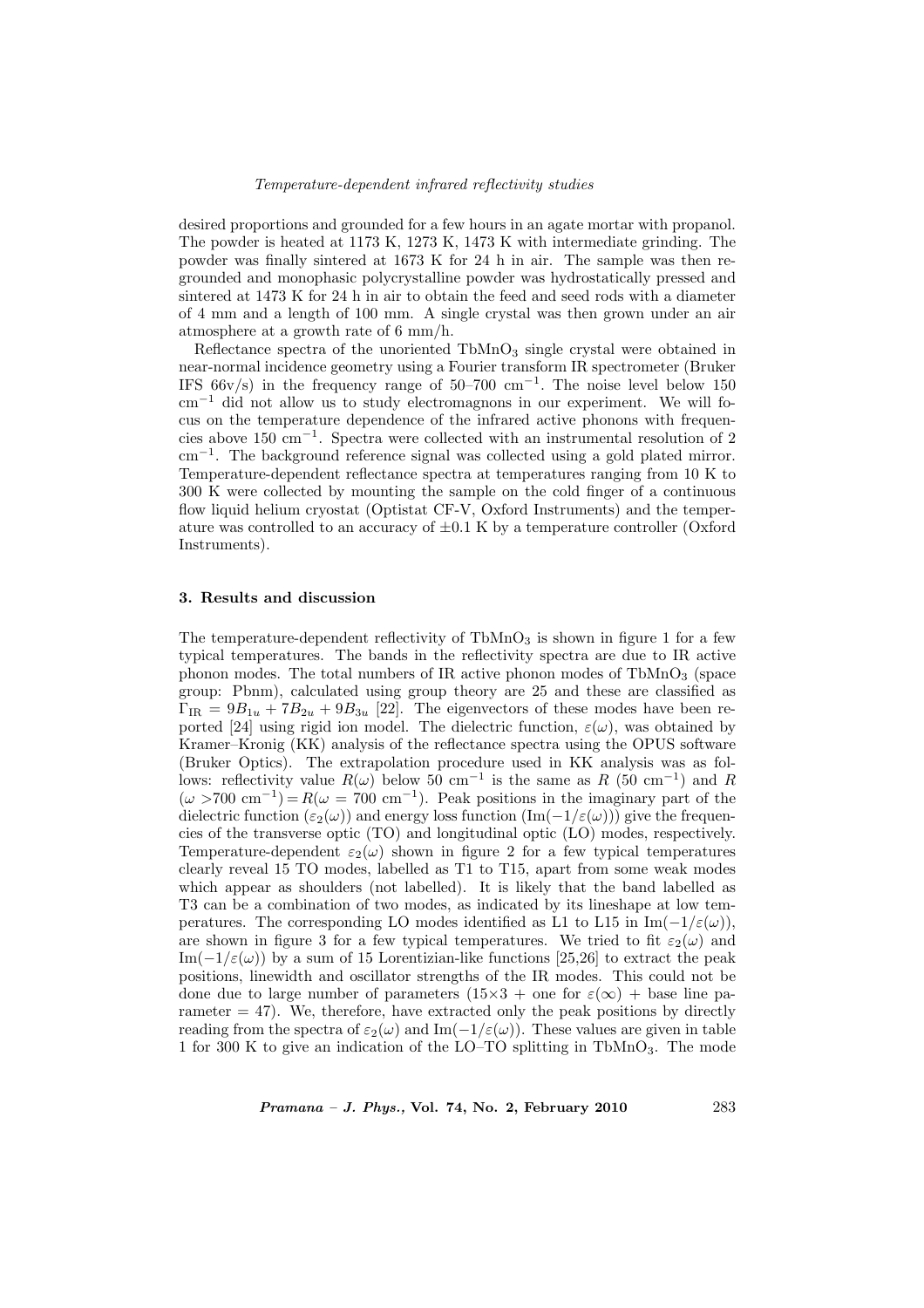# Pradeep Kumar et al



Figure 1. Temperature-dependent infrared reflectivity of  $TbMnO<sub>3</sub>$  in the spectral range  $150-700$  cm<sup>-1</sup>.

frequencies are close to the observed [23] and calculated [24] frequencies for the infrared phonons of  $\text{LaMnO}_3$ .

We will now discuss the temperature dependence of the LO and TO modes extracted from the reflectivity measurements. It is seen that the temperaturedependence of nine modes (modes 1–3, 7, 9, 10, 11, 14 and 15) is very weak and normal (data not shown), i.e. the mode frequency increases by less than 1 or 2 cm<sup>−</sup><sup>1</sup> as temperature is lowered to 10 K. Figures 4 and 5 show the temperature dependence of other modes 4, 5, 6, 8, 12 and 13 for both the LO and TO components which reveal significant temperature dependence.

In general, the temperature-dependent behaviour of a phonon mode of frequency  $\omega$  is given as [21]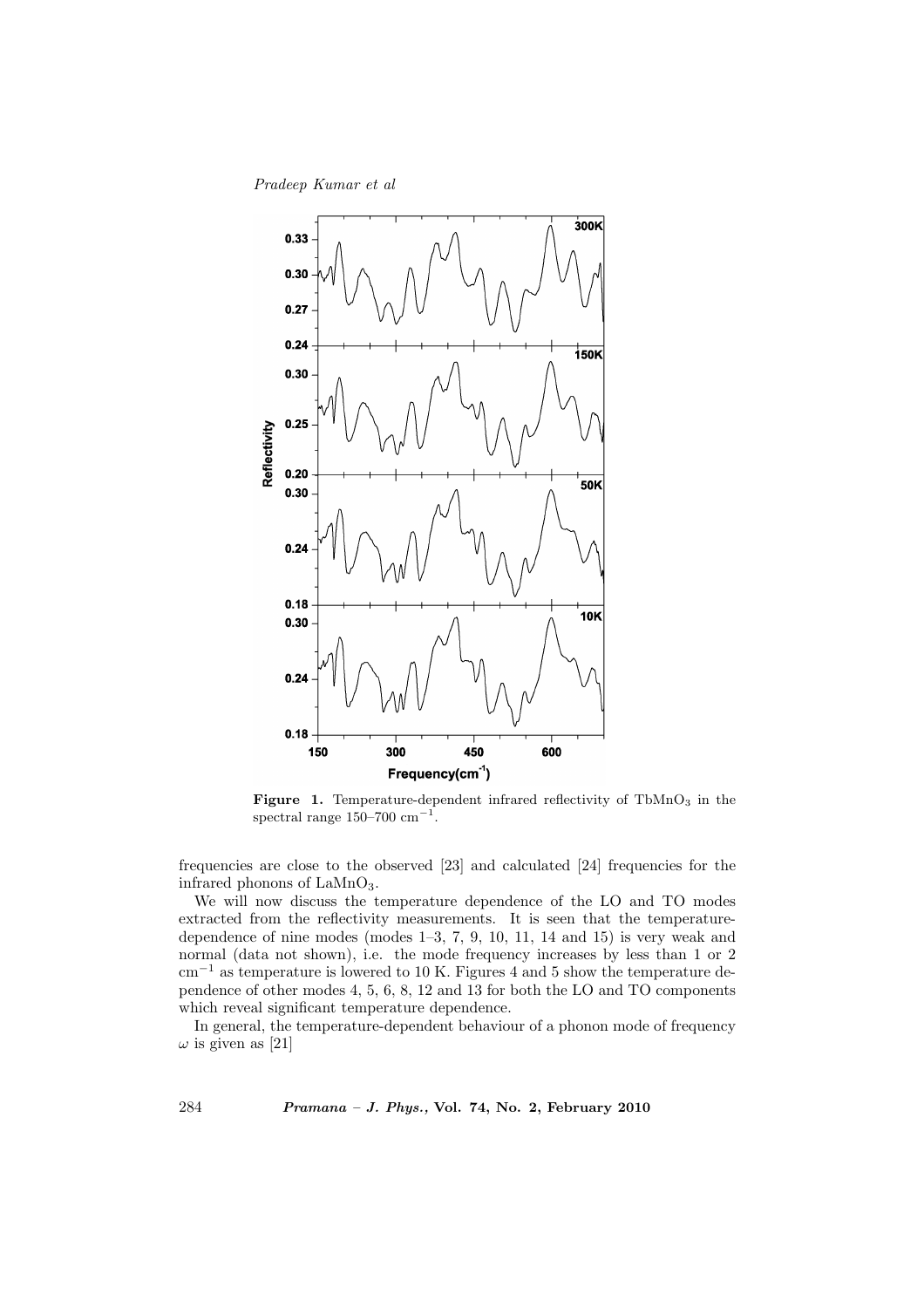Temperature-dependent infrared reflectivity studies



Figure 2. Temperature dependence of the imaginary part of the dielectric function  $(\varepsilon_2(\omega))$ .

$$
\omega(T) = \omega(0) + (\Delta\omega)_{\text{qh}}(T) + (\Delta\omega)_{\text{anh}}(T) + (\Delta\omega)_{\text{el-ph}}(T) + (\Delta\omega)_{\text{sp-ph}}(T),
$$
\n(1)

where  $\omega(0)$  is the phonon frequency at T = 0 K. The term  $(\Delta \omega)_{\text{qh}}(T)$  corresponds to the change in phonon frequency due to a change in the unit cell volume, termed as quasiharmonic effect.  $\Delta\omega_{\rm anh}(T)$  represents the intrinsic anharmonic contributions to the phonon frequency, which is related to the real part of the phonon self-energy. The effect of renormalization of the phonon frequency  $((\Delta \omega)_{el-ph}(T))$  due to electron–phonon coupling is absent in insulating TbMnO<sub>3</sub>. The term  $\Delta \omega_{\rm sp-ph}(T)$  is the change in phonon frequency due to spin-phonon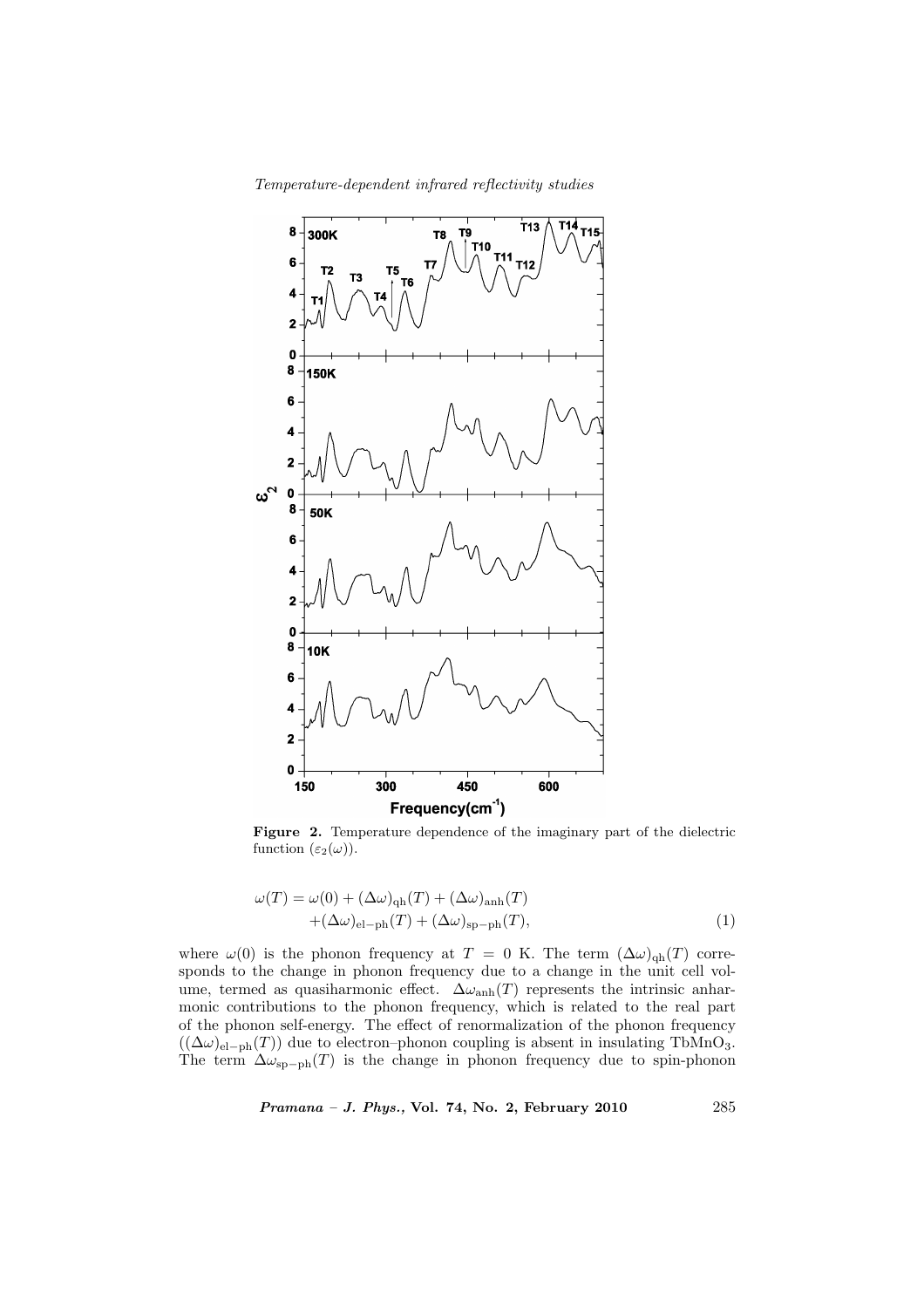Pradeep Kumar et al



**Figure 3.** Evolution of the energy loss function  $(Im(-1/\varepsilon(\omega)))$  with temperature.

coupling, caused by the modulation of the exchange integral by lattice vibrations [21]. The change in phonon frequency of mode i due to change in lattice constant, i.e.  $(\Delta \omega)_{\text{qh}}(T)$ , can be related to the change in volume if we know Grüneisen parameter  $\gamma_i = -(B_0/\omega_i)(\partial \omega_i/\partial P)$ , where  $B_0$  is the bulk modulus and  $\partial \omega_i/\partial P$  is the pressure derivative of the phonon frequency. For a cubic crystal or isotropically expanded lattice, the change in phonon frequency due to change in volume is given as  $(\Delta \omega)_i(T)_{\text{qh}}/\omega_i(0) = -\gamma_i(\Delta V(T)/V(0))$ . In the Raman study of RMnO<sub>3</sub> (R = Gd, Eu, Pr, Nd, Sm, Tb, Dy, Ho and Y), the quasiharmonic contribution has been neglected  $[20,22]$ . Similarly, the quasiharmonic contribution in TbMnO<sub>3</sub> can also be neglected because the coefficient of thermal expansion for the lattice parameter  $c$  remains nearly constant whereas for  $a$  and  $b$  it varies in opposite direction [27]. Therefore, fractional change in volume is negligible and hence  $(\Delta \omega_i)_{\text{qh}}(T)$  can be ignored.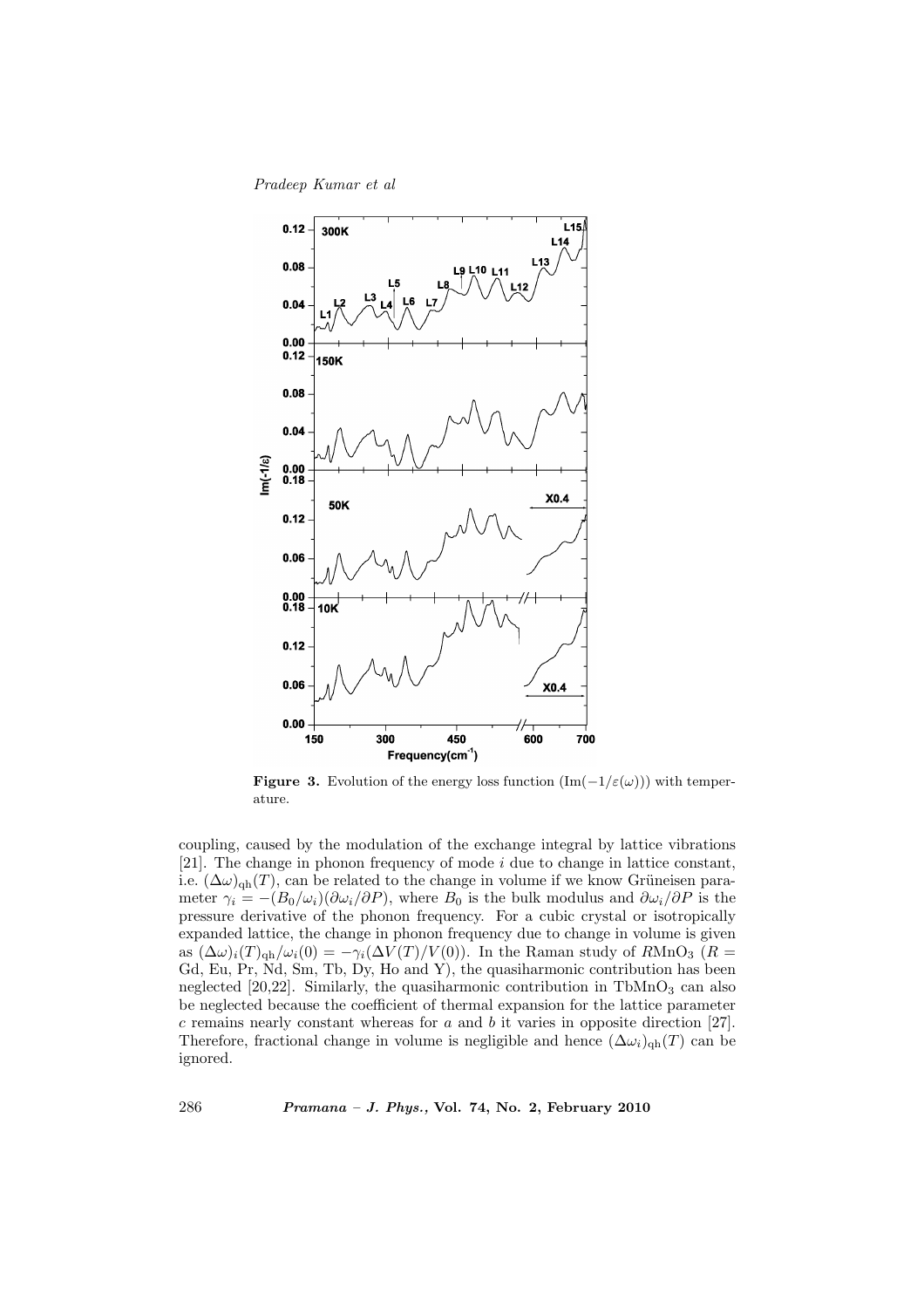Temperature-dependent infrared reflectivity studies



Figure 4. Temperature dependence of the TO modes T4, T5, T6, T8, T12 and T13. Solid lines for T4, T5 and T6 are the fitted curves as described in the text. The frequencies for the T8, T12 and T13 modes have been fitted by a linear relation above  $T_N$ .

In a cubic anharmonic process, a phonon of frequency  $\omega(\vec{k} = 0)$  decays into two phonons  $\omega_1(\vec{k}_1)$  and  $\omega_2(\vec{k}_2)$ , keeping energy and momentum conserved, i.e.  $\omega = \omega_1 + \omega_2$ ,  $\vec{\kappa}_1 + \vec{\kappa}_2 = 0$ . Considering the simplest decay channel with  $\omega_1 = \omega_2$ , the temperature dependence of  $\omega(T)$  can be expressed as [28]

$$
\omega(T) = \omega(0) + C[1 + 2n(\omega(0)/2)],
$$
\n(2)

where  $\omega(T)$  is the phonon frequency at temperature T,  $\omega(0)$  is the phonon frequency at  $T = 0$  K in the harmonic approximation, C is the self-energy parameter for a given phonon mode and  $n(\omega) = 1/(\exp(\hbar\omega/\kappa_BT) - 1)$  is the Bose–Einstein mean occupation number. We have fitted the modes T4, T5, T6; L4, L5, L6 and L13 using eq.  $(2)$ . The solid lines, in figures 4 and 5, correspond to the fits by eq.  $(2)$ , with fitting parameters given in table 1.

The most interesting observation from our experiments is that the modes T8, T12, T13 (figure 4) and L12 (figure 5) show anomalous temperature dependence: the modes show softening below  $T_N$ . Similar anomalous temperature dependence has been observed for a few Raman modes in  $R\text{MnO}_3$  where  $R =$  La [16] and Gd, Pr, Nd, Sm, Dy [20,22], which has been attributed to spin-phonon coupling [21]. This is understood as follows: if an ion is displaced from its equilibrium position by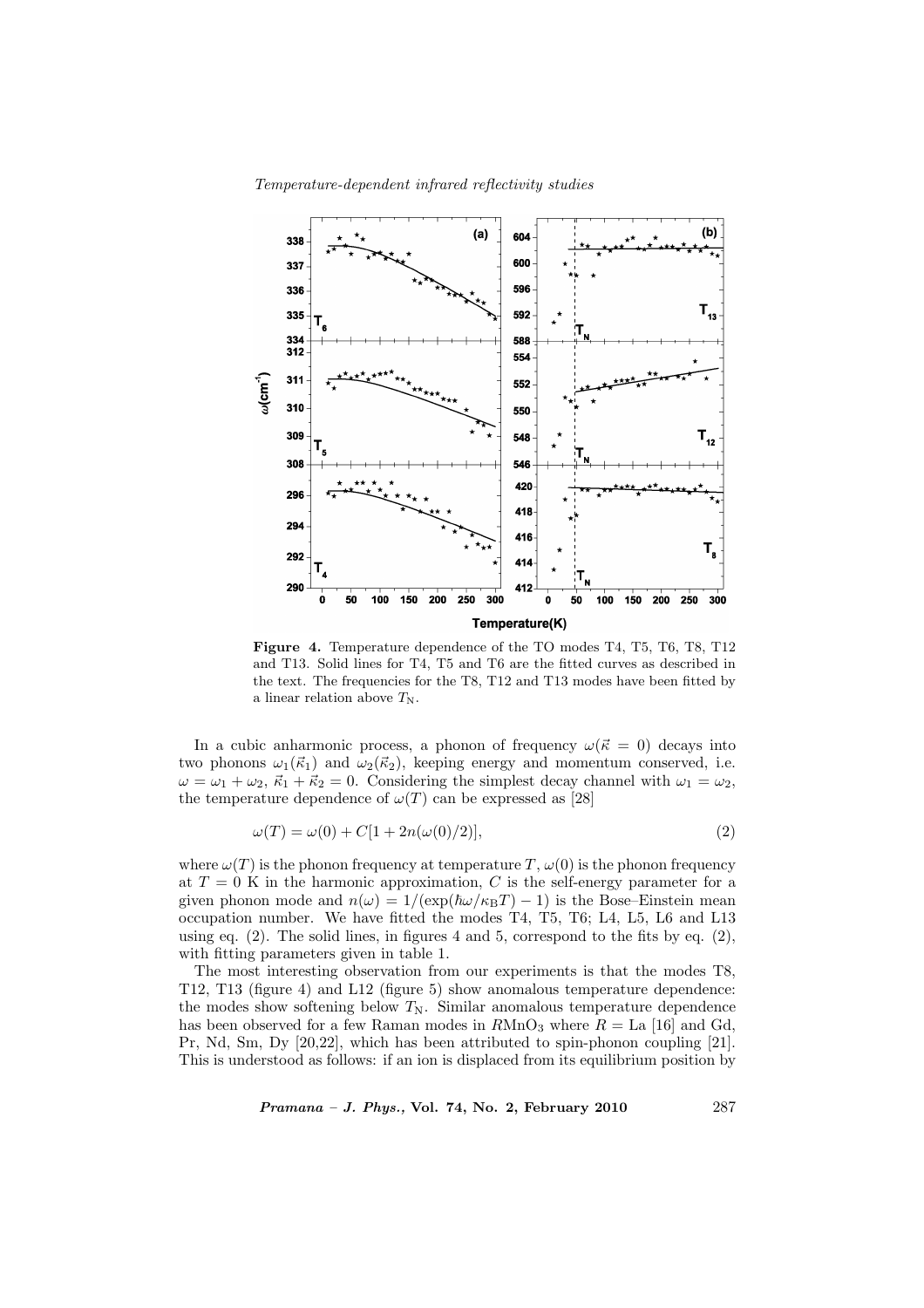Pradeep Kumar et al



Figure 5. Temperature evolution of the LO modes L4, L5, L6, L8, L12 and L13. Solid lines for L4, L5, L6 and L13 are the fitted curves as described in the text.



**Figure 6.** Temperature dependence of the effective charge of oxygen  $(Z<sub>O</sub>)$ . Solid line shows a linear fit in the temperature range above  $T_N$ .

u, then the crystal potential is given as  $U = (1/2)(ku^2) + \sum_{ij} J_{ij}(u) S_i S_j$ , where k in the first term represents the force constant and the second term arises from spin interactions between the  $Mn^{3+}$  spins; second derivative of the crystal potential  $(U)$ gives a harmonic force constant. The phonon frequency is affected by the additional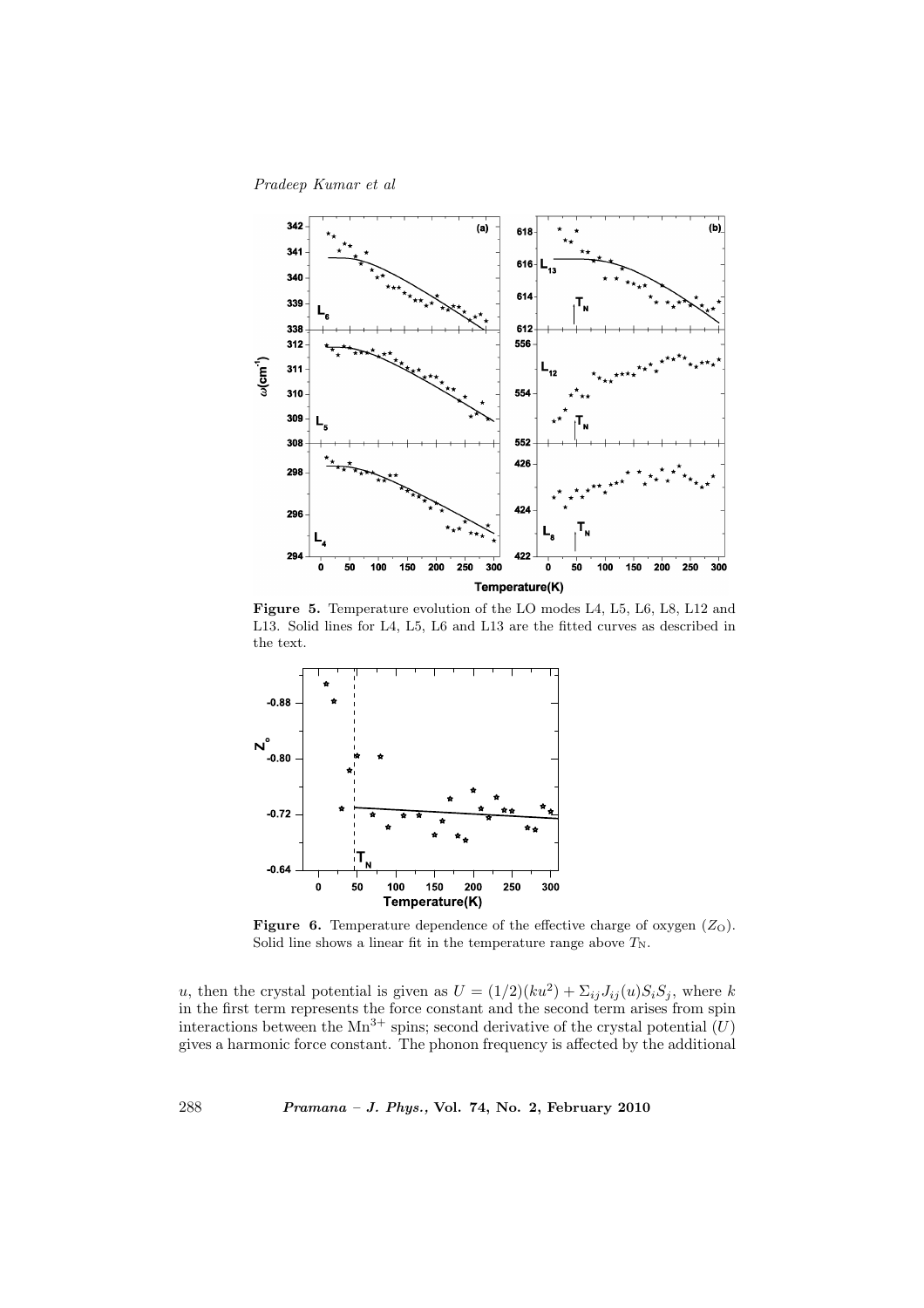Temperature-dependent infrared reflectivity studies

| Mode label<br>number | TO mode frequency |                 | LO mode frequency |               |                 |                |
|----------------------|-------------------|-----------------|-------------------|---------------|-----------------|----------------|
|                      | $\omega(300)$     | $\omega(0)$     | C                 | $\omega(300)$ | $\omega(0)$     | C              |
| 1                    | 176               |                 |                   | 177           |                 |                |
| $\overline{2}$       | 197               |                 |                   | 201           |                 |                |
| 3                    | 252               |                 |                   | 260           |                 |                |
| $\overline{4}$       | 291               | $298.2 \pm 0.9$ | $-3.4 \pm 1.4$    | 295           | $300.6 \pm 0.4$ | $-3.1 \pm 1.2$ |
| 5                    | 309               | $312.4 \pm 1.1$ | $-2.7 \pm 0.6$    | 309           | $313.6 \pm 1.2$ | $-2.1 \pm 0.8$ |
| 6                    | 335               | $339.6 \pm 1.3$ | $-3.6 \pm 1.4$    | 338           | $342.6 \pm 0.4$ | $-3.5 \pm 0.8$ |
| $\overline{7}$       | 384               |                 |                   | 387           |                 |                |
| 8                    | 419               |                 |                   | 425           |                 |                |
| 9                    | 446               |                 |                   | 449           |                 |                |
| 10                   | 465               |                 |                   | 474           |                 |                |
| 11                   | 511               |                 |                   | 520           |                 |                |
| 12                   | 552               |                 |                   | 555           |                 |                |
| 13                   | 601               |                 |                   | 614           | $623.2 \pm 1.1$ | $-3.6 \pm 0.9$ |
| 14                   | 641               |                 |                   | 657           |                 |                |
| 15                   | 686               |                 |                   | 697           |                 |                |

Table 1. List of the experimental phonon frequencies at 300 K and fitting parameters of a few phonons, fitted by eq. (2) as described in text. Units are in  $cm^{-1}$ .

term, i.e.  $(\Delta \omega)_{\rm sp-ph}(T) = \lambda \langle S_i S_j \rangle$ , where  $\lambda = (\partial^2 J_{ij}(u)/\partial u^2)$  is the spin-phonon coupling coefficient and  $\langle S_iS_j \rangle$  is the spin correlation function.  $\lambda$  can be positive or negative and is different for different phonons. As the temperature decreases, the spin correlations build up and hence the spin-phonon coupling becomes important at lower temperatures. Therefore, renormalization of the phonon frequency below  $T_N$  is expected in TbMnO<sub>3</sub>. We note that the phonon softening for the T13 mode is similar in magnitude to the  $B_{2g}$  (~604 cm<sup>-1</sup>) mode in LaMnO<sub>3</sub> [21] and hence the spin-phonon coupling constant  $(\lambda)$  is expected to be similar for both the modes.

We now comment on the temperature dependence of the frequency difference between the LO and TO modes which determines the effective charge of the ions in the lattice. The effective charge of Tb, Mn and O ions in the unit cell with  $k$ atoms can be estimated using the relation [29]

$$
\Sigma_k(Z_k^2/M_k) = (\pi V)\Sigma_j(\omega_{\text{LO},j}^2 - \omega_{\text{TO},j}^2),\tag{3}
$$

where V is the unit cell volume, j is an index for the lattice modes and  $Z_k$  is the effective charge of the kth ion with mass  $M_k$ . For the effective charges, there is a sum rule for charge neutrality, i.e.  $\Sigma_k(Z_k) = 0$ . We note that the effective charge calculated using the above equation is not the same as the ionic charge, the Szigeti charge or the nominal valence charges [30]. In  $TbMnO<sub>3</sub>$ , where the masses of other constituents are much heavier than the oxygen mass, we can neglect the terms other than the terms for oxygen on the left-hand side of eq. (3). The calculated value of the effective charge of oxygen from eq. (3) is the average for all the oxygen sites. Using the observed values of the TO and the LO frequencies in eq. (3) the temperature dependence of the oxygen effective charge  $(Z<sub>O</sub>)$  is calculated, as shown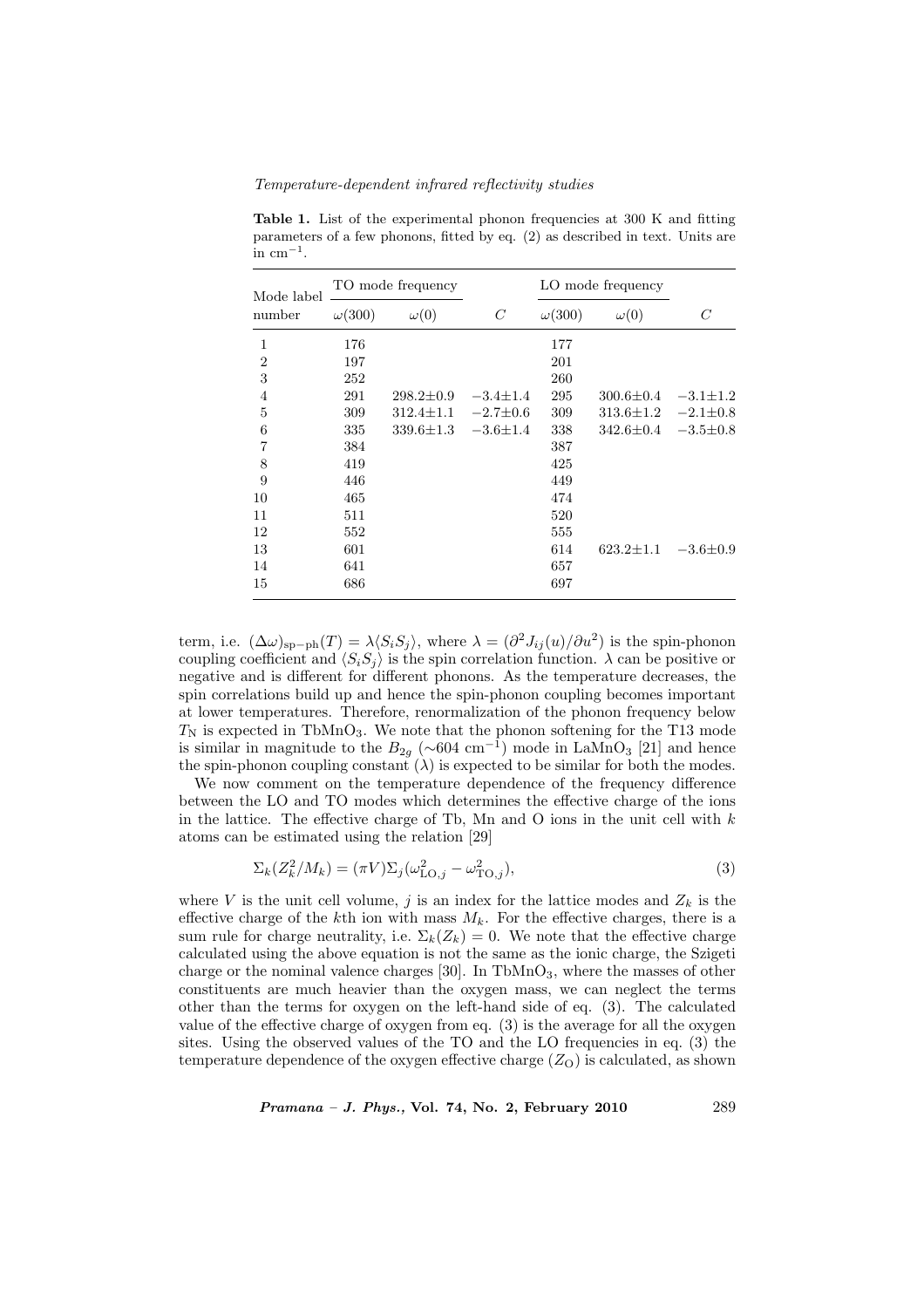## Pradeep Kumar et al

in figure 6. The absolute value of  $Z_{\rm O}$  is not crucial, what is more important is its change with temperature. We find that  $Z_{\rm O}$  increases below  $T_{\rm N}$ . If  $Z_{\rm O}$  increases, then the induced dipole moment and hence the optical absorption will also increase. The increase in  $Z_{\text{O}}$  below  $T_N$  suggests a change in the bond length between  $\text{Mn}^{3+}$ cations and the corresponding bond angles, mediated by the O-ions. This result needs to be understood better.

In conclusion, infrared reflectivity measurements of a single crystal of  $TbMnO<sub>3</sub>$ clearly identify 15 IR active phonon modes. Out of these, three modes show anomalous behaviour below the magnetic phase transition temperature  $T_N$  which is attributed to spin-phonon coupling. The effective charge of the oxygen ions shows an increase below  $T_N$ . We hope that our results on phonon softening and an increase in the effective charge of oxygen ions will motivate theoretical studies of phonons in TbMnO<sup>3</sup> and their role in the magnetoelectric behaviour.

#### Acknowledgements

AKS would like to thank the Department of Science and Technology (DST), India, for financial support. Pradeep Kumar would like to thank Council of Scientific and Industrial Research (CSIR), India, for research fellowship.

### References

- [1] Y Tokura, Science 312, 1481 (2006)
- [2] W Eerenstein, N D Mathur and J F Scott, Nature (London) 442, 759 (2006)
- [3] C N R Rao and C R Serrao, J. Mater. Chem. 17, 4931 (2007)
- [4] S W Cheong and M Mostovy, Nature Mater. **6**, 13 (2007)
- [5] N A Hill and A Filippetti, J. Magn. Magn. Mater. 976, 242 (2002)
- [6] T Kimura, T Goto, H Shintani, K Ishizaka, T Arima and Y Tokura, Nature (London) 426, 55 (2003)
- [7] T Goto, T Kimura, G Lawes, A P Ramirez and Y Tokura, Phys. Rev. Lett. 92, 257201 (2004)
- [8] Y Yamasaki, H Sagayama, T Goto, M Matsuura, K Hirada and Y Tokura, Phys. Rev. Lett. 98, 147204 (2007)
- [9] L M Carron, A de Andres, M J Martinez Lope, M T Casais and J A Alonso, Phys. Rev. B66, 174303 (2002)
- [10] W Wei-Ran, X D Peng and S W Hui Chin, Phys. Lett. 22, 705 (2005)
- [11] M N Iliev, M V Abrashev, J Laverdiere, S Jandl, M M Gospodinov, Y Q Wang and Y Y Sun, Phys. Rev. B73, 064302 (2006)
- [12] M Bastjan, S G Singer, G Neuber, S Eller, N Aliouane, D N Argyrion, S L Cooper and M Rubhausen, Phys. Rev. B77, 193105 (2008)
- [13] S Greenwald and J S Smart, *Nature (London)* **166**, 523 (1950)
- [14] J S Smart and S Greenwald, Phys. Rev. 82, 113 (1951)
- [15] A Pimenov, A A Mukhin, V Yu Ivanov, V D Travkin, A M Balbashov and A Loidl, Nature Phys. 2, 97 (2006)
- [16] R V Aguilar, A B Sushkov, C L Zhang, Y J Choi, S W Cheong and H D Drew, Phys. Rev. B76, 060404 (2007)